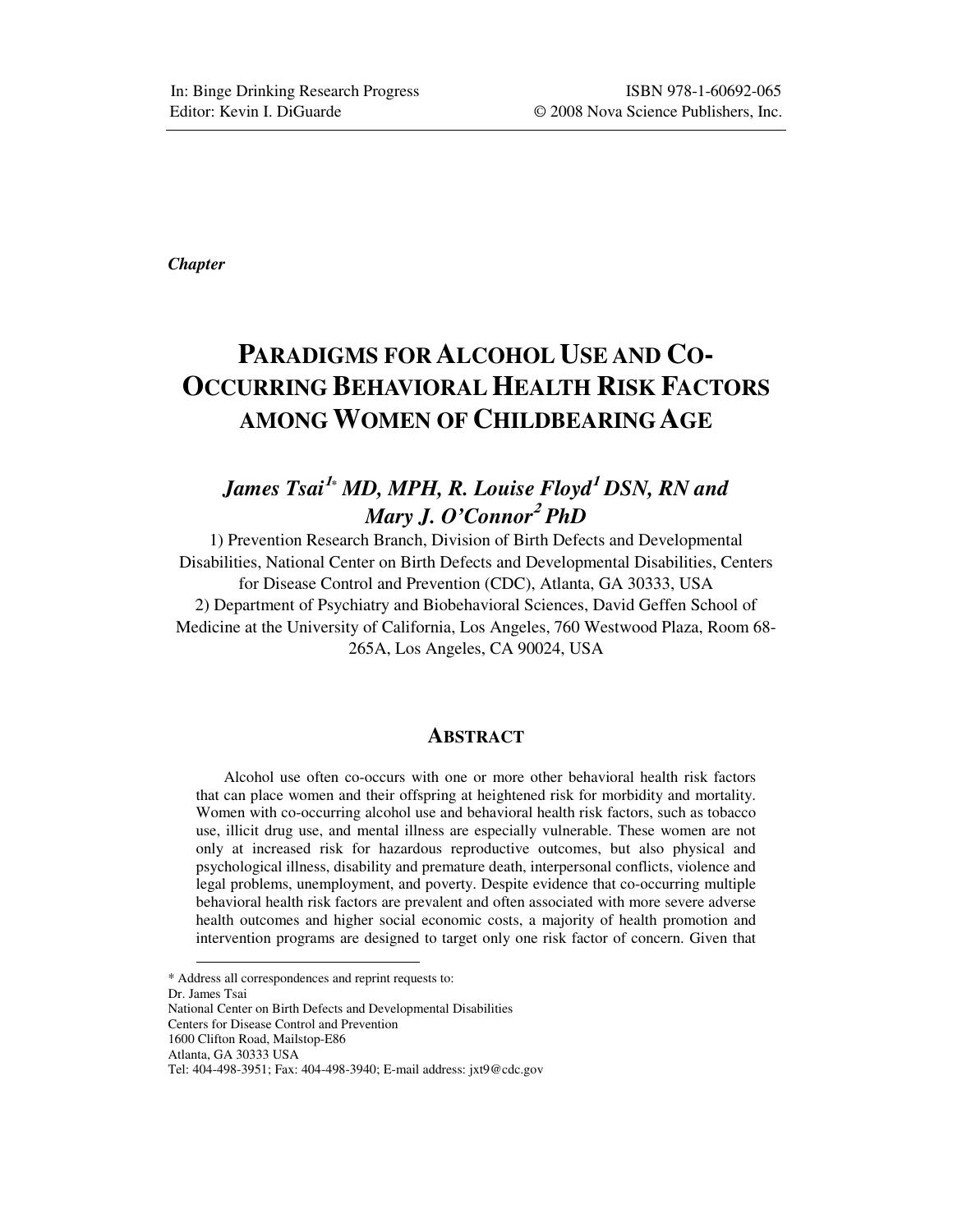many of these behavioral health risk factors are interrelated and amenable to interventions, and that many patients frequently present for treatment with two or more behavioral risk factors in various health care settings, establishing paradigms of assessment and intervention for multiple behavioral health risk factors could be more successful in preventing initiation of high-risk behavior, improving targeted health conditions, decreasing the likelihood of co-morbidity, enhancing treatment adherence, preventing relapse, and subsequently maintaining long-term behavioral changes. Prevention of alcohol-related morbidity and mortality among women of childbearing age needs to incorporate the success of evidence-based strategies that address interrelated risk factors across more than one domain.

**Keywords:** alcohol, tobacco, illicit drug, mental illness, co-occurring, women, prevention.

## **1.INTRODUCTION**

Prenatal alcohol use is a leading preventable cause of neurobehavioral and developmental abnormalities among children [1, 2]. Alcohol use can co-occur with one or more other behavioral health risk factors [3-7], thereby placing women and their offspring at heightened risk for morbidity and mortality [8-11]. Women with co-occurring alcohol use and other behavioral health risk factors, such as tobacco use, illicit drug use, and mental illness are especially vulnerable [11-14]. These women are not only at increased risk for hazardous reproductive outcomes [15-20], but also physical and psychological illness, disability and premature death, interpersonal conflicts, violence and legal problems, unemployment, and poverty [11, 21, 22].

Ample evidence from several decades of research has shown that alcohol use and many behavioral health risk factors (e.g. tobacco use, illicit drug use, or mental illness) can each independently contribute to serious health consequences for women and their children [11, 12, 23-25]. Despite evidence that co-occurring multiple behavioral health risk factors are prevalent and associated with more severe adverse health outcomes and higher socioeconomic costs [11, 21, 26, 27], a majority of health promotion and intervention programs are designed to target only one primary risk factor of concern. To date, many theories of single-behavior modification have advanced rapidly [28-30]. However, much work for multiple risk factors theory development, refinement, and intervention data support remains [28-30]. The mechanisms for many behavioral changes are still poorly understood [28, 29, 31]. Given that many behavioral health risk factors are interrelated and amenable to interventions [23, 32], and that many patients frequently present for treatment with two or more behavioral risk factors in various health care settings [3, 4, 33-35], conceptualizing the occurrences of multiple behavioral health risk factors might contribute to enhanced assessment and intervention for preventing initiation of high-risk behavior, improving targeted health conditions, decreasing the likelihood of co-morbidity, enhancing treatment adherence, preventing relapse, and subsequently maintaining long-term behavioral changes [5, 11, 22, 36-45]. The aim of this chapter is to summarize the evidence of co-occurring alcohol use and selected behavioral health risk factors among women of childbearing age in order to delineate epidemiologic perspectives that can advance the prevention of alcoholrelated morbidity and mortality among this population [31, 46, 47].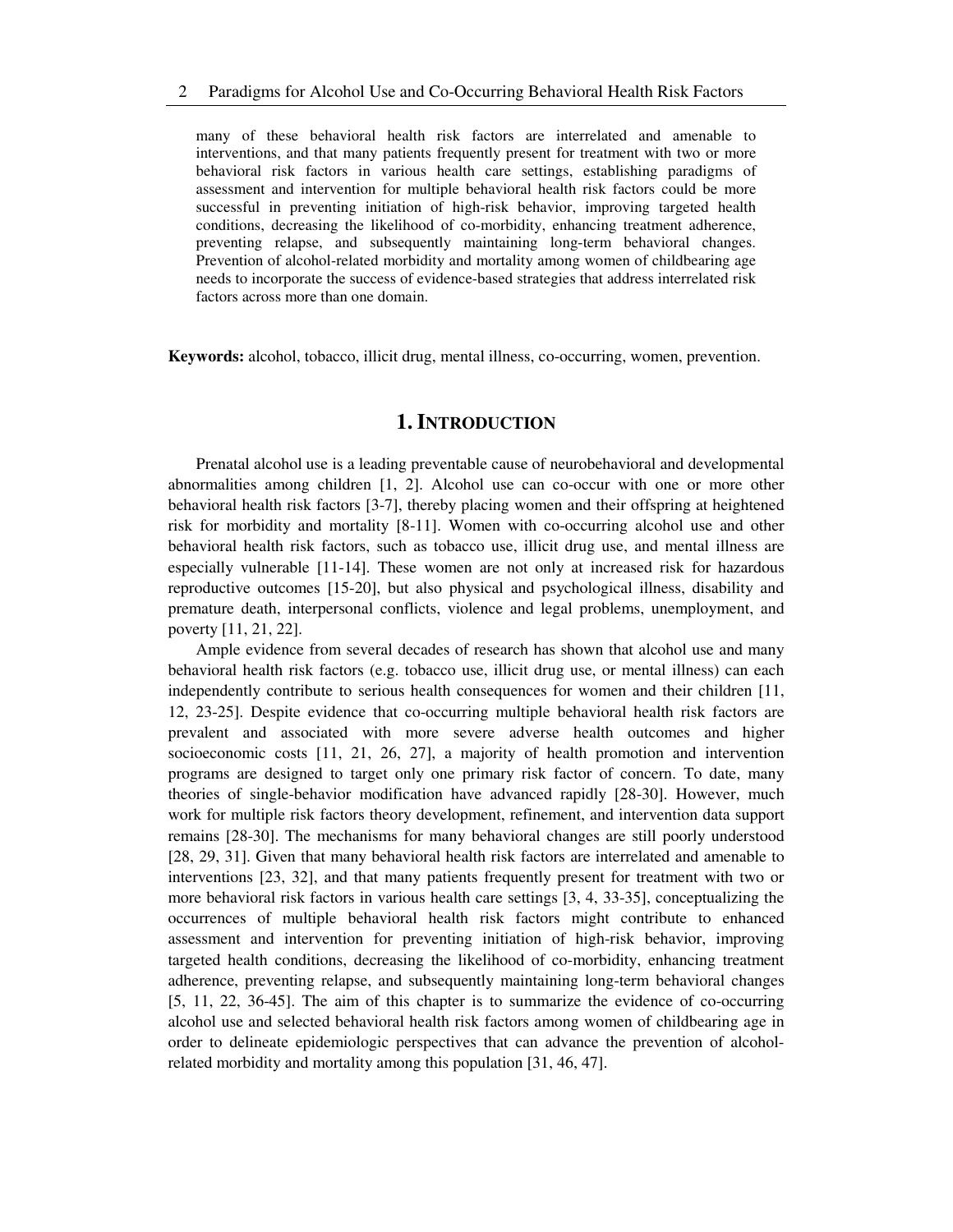## **2. ALCOHOL USE AMONG WOMEN OF CHILDBEARING AGE**

### **2.1. Prevalence**

Based on the Behavioral Risk Factor Surveillance System (BRFSS) data collected annually by the Centers for Disease and Control and Prevention (CDC) [48], the estimated prevalence for binge drinking and any use of alcohol among women aged 18–44 years during 2001−2006 is shown in Figure 1. In 2006, the BRFSS adopted an advisory from the National Institute on Alcohol Abuse and Alcoholism's (NIAAA) National Advisory Council on Binge Drinking, in which a new definition of binge drinking was proposed lowering the number of drinks for women from five or more to four or more on a single occasion. That change reflected the understanding that women need fewer number of drinks to reach a binge blood alcohol concentration (BAC) level than do men [49]. Using the new definition, the prevalence for binge drinking was estimated at 14.7% and any use of alcohol was estimated at 50.0% among women aged 18–44 years for the year 2006. These findings, along with the results from a number of previous studies [50-54], have confirmed that binge drinking among women of childbearing age in the United States continues to be a significant concern [55].



Binge drinking definition for BRF SS survey year 2001-2005: ≥ 5 drinks on one occasion. \*Binge drinking definition for BRF SS survey year 2006 and later: ≥ 4 drinks on one occasion.

BRFSS United States, 2001-2006.

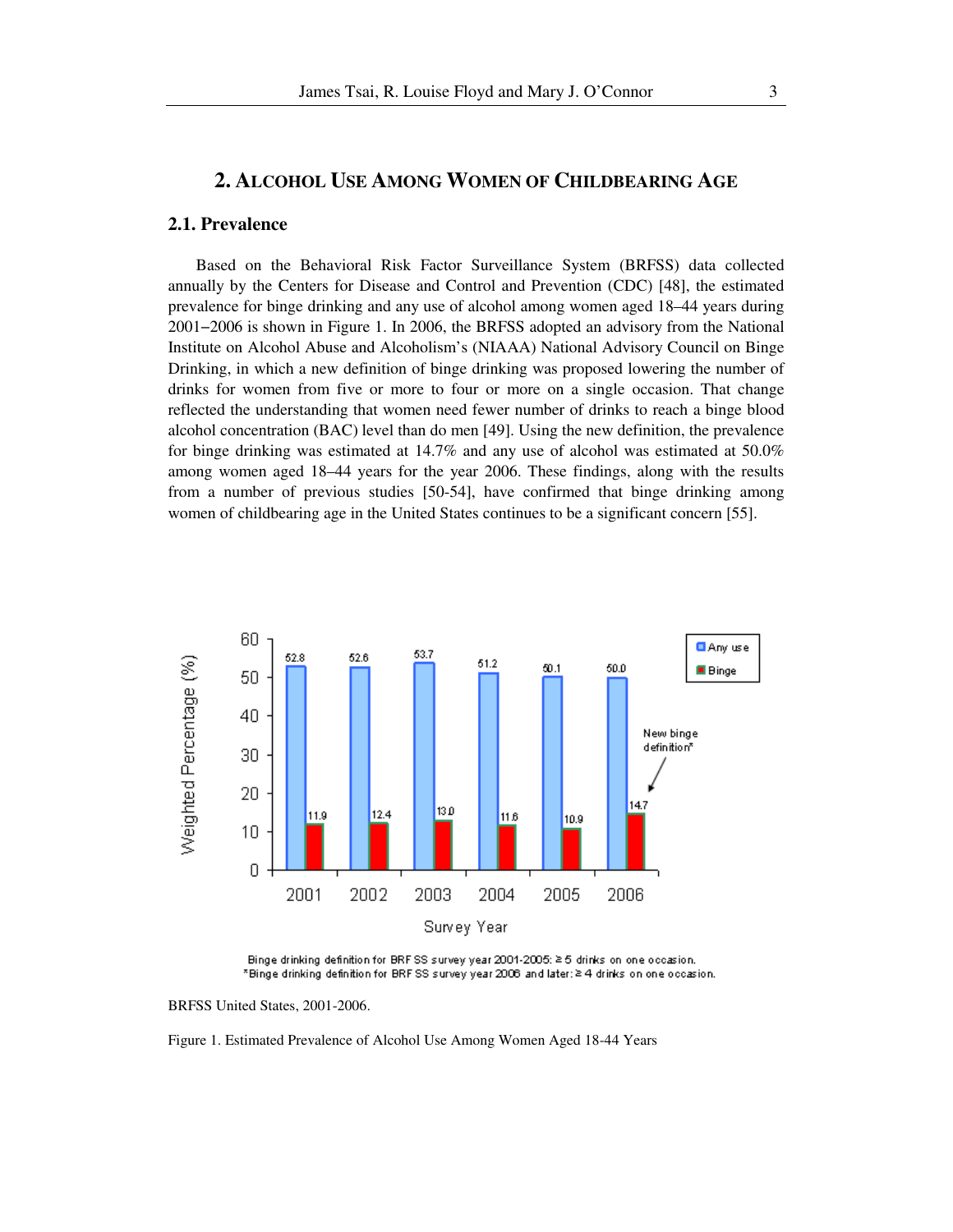### **2.2. Women and Drinking**

Alcohol affects women differently, even in small amounts, than it affects men [56]. The Surgeon General of the United States advises that women who are pregnant or who might become pregnant should abstain from alcohol use in order to eliminate the chance of giving birth to a baby with any of the harmful effects of fetal alcohol spectrum disorders (FASDs) [51, 57]. In addition, a pregnant woman who has already consumed alcohol during her pregnancy should stop in order to minimize further risk [57]. For nonpregnant women, the NIAAA defines a safe level of drinking as no more than one drink (i.e., one 12-ounce bottle of beer or wine cooler, one 5-ounce glass of wine, or 1.5 ounces of 80-proof distilled spirits) per day [58]. However, most women of childbearing age do not recognize their pregnancy until 5–6 weeks after conception, a critical period when the fetus is most vulnerable to developmental and neurological damage [59, 60]. Even though no level of maternal drinking is considered safe because alcohol is a potent teratogen [57, 58, 61], the actual risk of having fetal alcohol syndrome (FAS) or less severe neurobehavioral and developmental abnormalities due to prenatal alcohol use depends on many factors, including the pattern, average volume, timing, and duration of alcohol use [53]. Certain alcohol drinking patterns (e.g. binge drinking) are particularly hazardous, because they can increase the peak BAC experienced by the fetus, and thereby affect the occurrence and severity of alcohol-induced developmental brain injury [62]. Less intense alcohol use levels have been associated with the risk of having less obvious but still measurable effects on children's development and behavior [63, 64]. In addition to being associated with FASDs, binge drinking also is associated with a wide range of other morbidities and mortality for women, including unintentional injuries, interpersonal violence, alcohol poisoning, cardiovascular disease, sexually transmitted diseases, unintended pregnancy, and sudden infant death syndrome [55, 65].

#### **2.3. Interplay of Alcohol Use and Other Risk Factors**

Certain characteristics are predictive of excessive drinking among women, such as having parents, siblings, relatives, or partners with alcohol problems; a history of depression; or childhood physical or sexual abuse [56]. Because health and behavior are an interplay of biological, behavioral, and social influences [10], alcohol use can interact with other biological and psychosocial determinants. These include race and ethnicity, socioeconomic status, malnutrition, alcohol metabolism and genetic sensitivity to alcohol, environmental settings, policy, and psychosocial factors [53, 66-68]. Therefore, multifaceted considerations are essential to address interventions for changing drinking behaviors [69].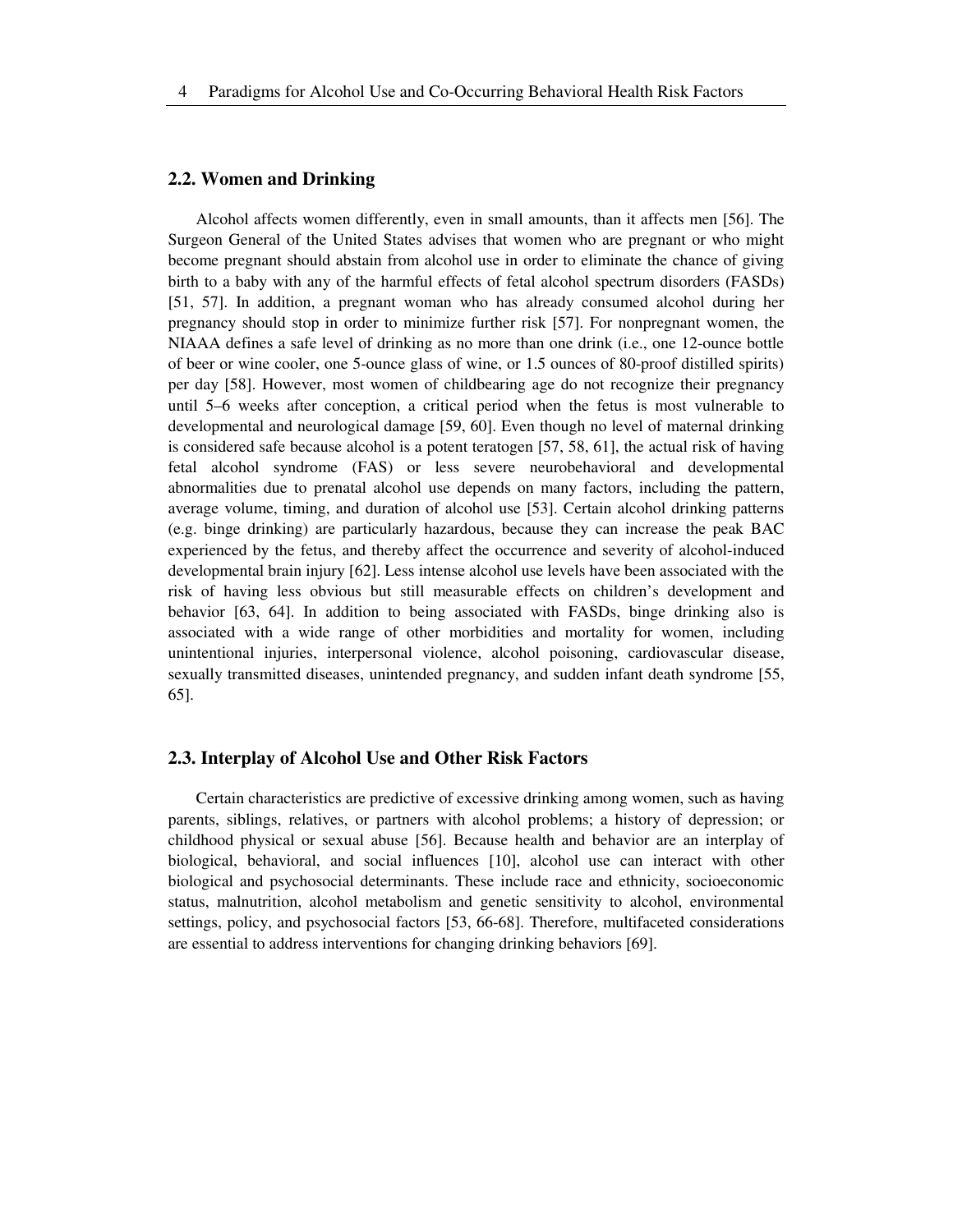# **3. PARADIGMS FOR ALCOHOL USE AND CO-OCCURRING RISK FACTORS**

Behavioral health risk factors, such as alcohol, tobacco, illicit drug use, and mental illness, can result in substantial morbidity and mortality, as well as significant societal and economic costs [11, 25]. Women who engage in high-risk drinking, often have one or more of other risk factors that can inhibit successful changes in their drinking behavior. This section discusses several patterns of co-occurring risk factors frequently presented by women in many health care settings [1, 3, 4, 33, 35].

### **3.1. Co-Occurring Alcohol and Tobacco Use**

Alcohol use and tobacco use are among the top causes of preventable morbidity and mortality in the United States [8-10, 70]. Women who use alcohol and tobacco concurrently often face many challenges in their cessation efforts [71, 72]. Well-established evidence has shown that drinking alcohol is highly associated with tobacco use [38, 72-76]. Clinical intervention studies have found that as many as 70%−90% of women who report alcohol use are also smokers [1, 2, 38]. Prevalence for concurrent alcohol and tobacco use was estimated at about 20%−25% among women of childbearing age in a recent population representative study [72]. Other studies also have shown that women who smoke are much more likely to drink, and women who drink are much more likely to smoke [53, 76]. They also have shown that women who smoke are more likely to engage in binge drinking at higher quantity levels [53, 76], or have non-binge patterns of heavier drinking [43]. In particular, young women who smoke are at increased risk of engaging in frequent binge drinking as a means of selfmedicating to avoid a problem [76].

Although data specific to women of childbearing age are lacking, results from a number of clinical studies have shown that alcohol users are more addicted to nicotine, because they often smoke more cigarettes with higher nicotine level per day [77], and are less motivated to quit [78]. One study showed that alcohol users were less able to resist cigarette smoking after consuming alcohol compared with a placebo group of users who drank nonalcoholic beverages [38]. Other studies have found that concurrent alcohol and tobacco users often need to smoke in order to cope with the urge of alcohol drinking because of cross-substance craving [79, 80]. Not surprisingly, one recommendation advised smokers during the initial stages of attempting to quit also to avoid alcohol use [81]. Despite earlier concerns that addressing both addictions concurrently would be too difficult for patients and would adversely affect the recovery from alcoholism [82], accumulating evidence suggests otherwise. This and other evidence has revealed that concurrent smoking cessation intervention does not pose a risk to alcoholism treatment, as it does not disrupt alcohol abstinence and might actually enhance the likelihood of longer-term sobriety [42, 70, 82-86]. Furthermore, smoking-related craving and pleasantness decrease after a period of prolonged abstinence [87]. Regardless of whether alcohol use is targeted first, then tobacco addiction, or both alcohol and tobacco use are targeted simultaneously [36, 88], evidence suggests that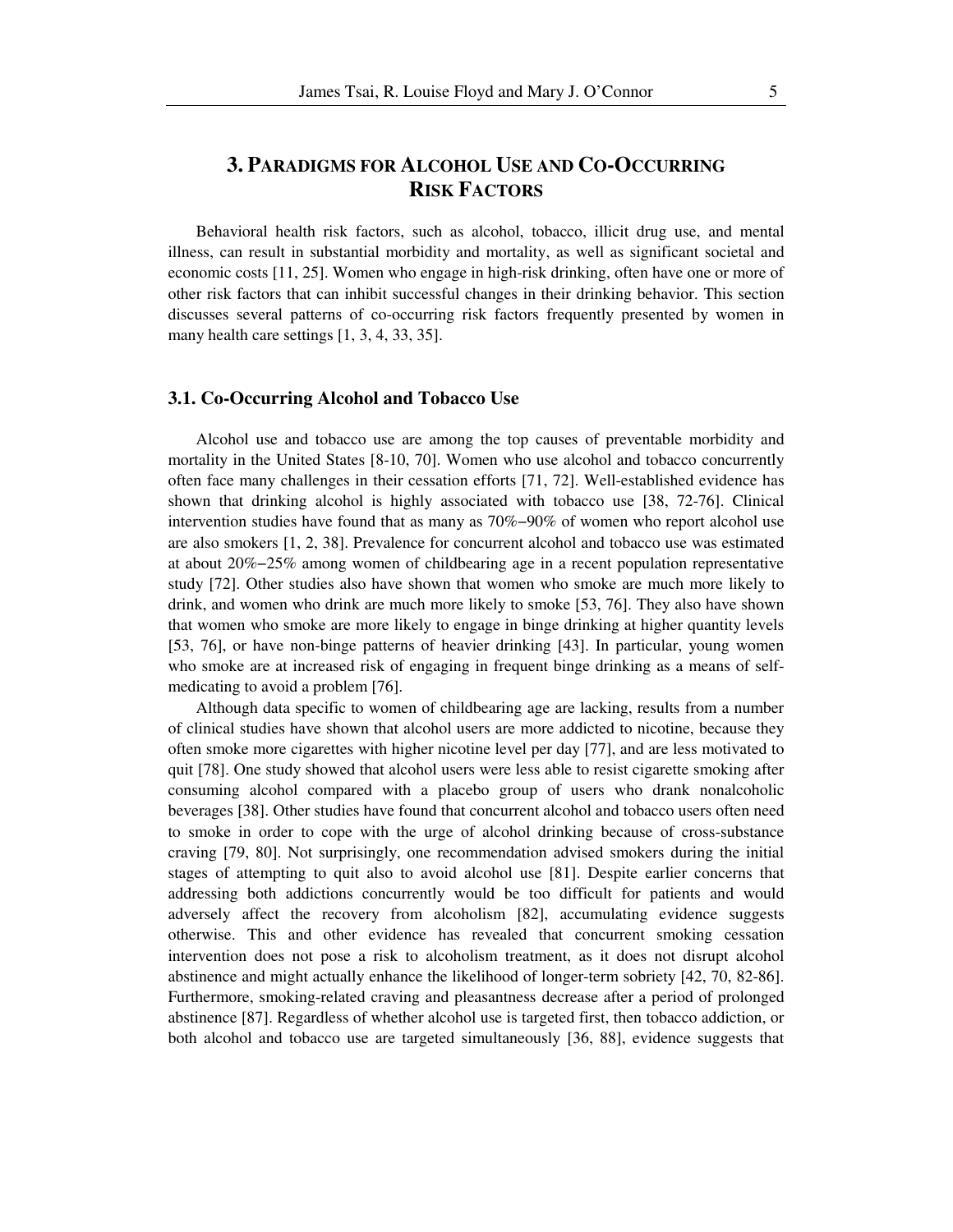combining intervention strategies might be the most effective way to address concurrent alcohol and tobacco addictions [70, 82, 83, 86, 88].

Given that serious health consequences and staggering economic costs are associated with alcohol and tobacco use, prevention of alcohol-related morbidity and mortality should consider the role that concurrent alcohol and tobacco use might play in alcohol abstinence and relapse. Clinicians in primary care and women's health care settings have frequent opportunities to identify and intervene with women who are at various risks, include that of an alcohol-exposed pregnancy [52]. Health care providers need to be informed about the heightened risk for hazardous drinking among occasional and daily smokers [89]. Several studies have suggested that smoking status can be used as a clinical indicator for alcohol misuse and as a reminder for alcohol screening in general [89], or as a clinical marker for greater risk of relapse among those who were in alcohol or other substance use treatment [42]. Screening for alcohol use in primary care settings is recommended by clinical care guidelines but is not adhered to as strongly as screening for smoking [89]. A number of federal agencies, including CDC, the NIAAA and the Substance Abuse and Mental Health Services Administration (SAMHSA), are making efforts to increase the practice of screening and brief intervention for both alcohol and tobacco use by health care providers [52]. Because there is considerable interest and receptiveness to the idea of a dual-recovery approach among many women who are concurrent alcohol and tobacco users [84, 85, 90, 91], clinicians who provide screening for tobacco and alcohol use should also discuss the option of a dual-cessation approach with these women.

### **3.2. Co-Occurring Alcohol and Illicit Drug Use**

The National Survey on Drug Use and Health (NSDUH) conducted by SAMHSA defines illicit drug use as the use of marijuana or hashish, cocaine, inhalants, hallucinogens, heroin, or prescription drugs used non-medically [92]. The NSDUH reported that, for the years 2002−2003, approximately 4.3% of pregnant women and 10.6% of non-pregnant women aged 15−44 years used illicit drugs during the month prior to survey [92]. During the same period, the prevalence for co-occurring alcohol and marijuana use was 8.7%, and for cooccurring alcohol and cocaine use was 1.2% for the 12 months prior to interview among women in a general population [93]. In contrast, clinical studies showed that illicit drug use by alcohol abusers ranged from 30%–60% for cocaine, 20%–50% for marijuana, 12%–20% for benzodiazepines, and  $7\%-10\%$  for heroin [93, 94]. Among the many possible combinations of concurrent substances used, alcohol use has been most strongly associated with cocaine use [93, 95], and has had most consistent adverse effects on neonatal outcomes, particularly fetal growth retardation [20]. Furthermore, results from a number of other studies have showed that women become addicted to alcohol, tobacco, or other drugs faster than men, and suffer more serious health consequences [13, 14]. Consequently, women are more susceptible to adverse reproductive outcomes, sexually transmitted diseases, mental illness, injury and violence [11, 14, 20, 96, 97].

Researchers have proposed a "gateway or stepping-stone" theory to describe the progression from the earlier use of alcohol or tobacco to marijuana, and later use of other types of illicit drugs such as cocaine, heroin, and MDMA (3,4 methylenedioxymethamphetamine), which subsequently leads to profound and severe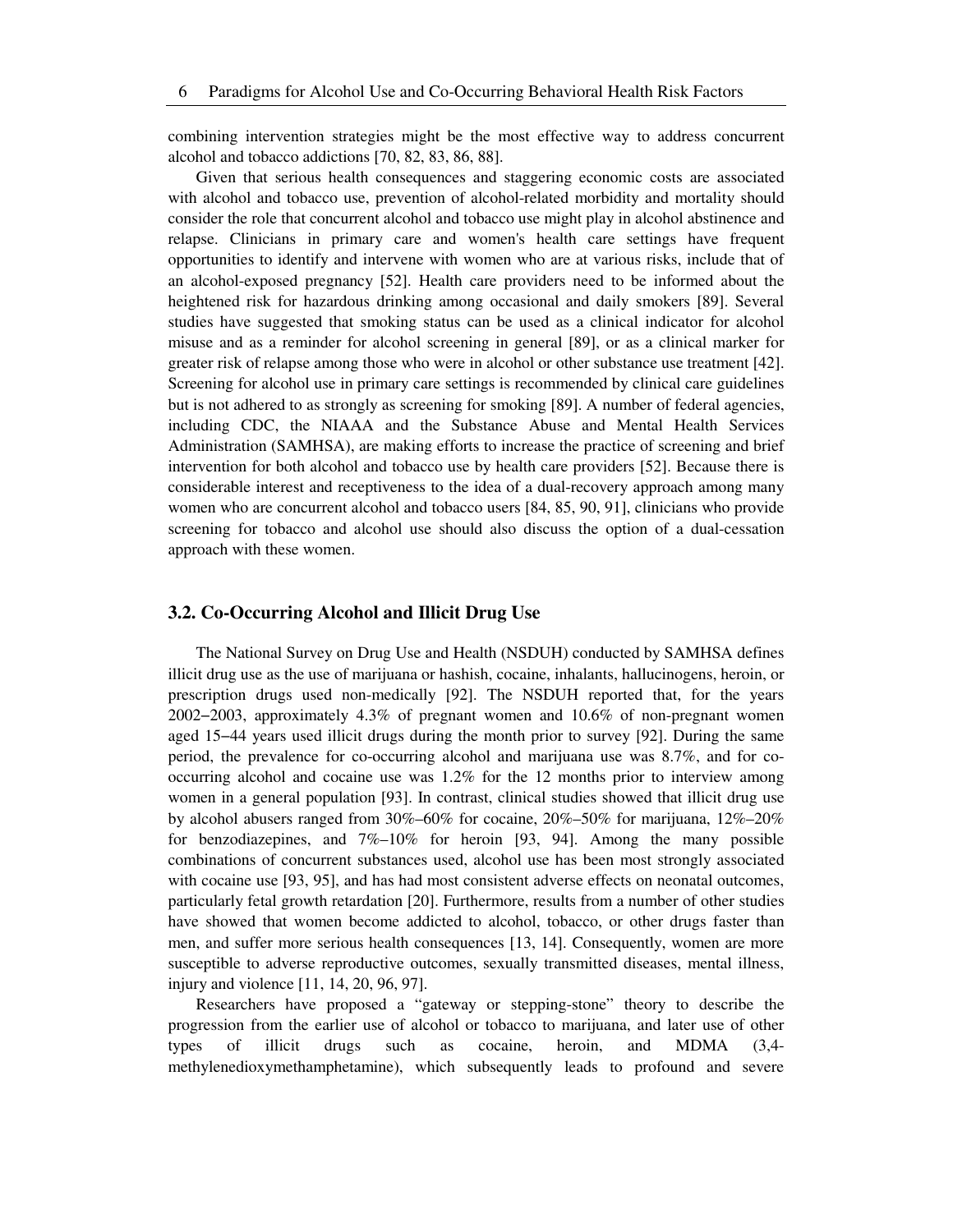addiction [44, 45, 98, 99]. Several epidemiologic studies have provided further evidence of such sequential links [43-45]. For example, users of tobacco and alcohol have been shown to be more likely than nonusers to try marijuana, or use marijuana when given an opportunity [44, 45]. Moreover, users who have prior experience of using marijuana have been shown to be more likely to use cocaine than those with no history of marijuana use [44, 45]. Because concurrent use of alcohol and cocaine can produce greater euphoria and the perception of psychological well-being than the use of cocaine alone [100], these enhanced effects might encourage more subsequent concurrent use, leading to greater toxicity [100]. Because alcohol has been shown to be used more heavily by many concurrent users to ameliorate the intense discomfort associated with reducing or ceasing of cocaine use [101], not surprisingly, concurrent use of alcohol and cocaine has been linked to an increased risk of developing secondary alcoholism [102].

Given that many of the interrelationships between alcohol and illicit drug use are still not well understood, those dual addictions continue to complicate intervention efforts [103]. For example, data have shown that alcohol use has been linked to more severe cocaine use, poor retention in substance use treatment, and poor recovery outcome [104]. Even though a number of clinical intervention studies have found that alcohol use at baseline had no effect on treatment outcome for cocaine abuse [104], a lower level of alcohol use both at and after a few weeks of treatment has been predictive of future cocaine abstinence. Thus, the ability to reduce alcohol use during early treatment is considered an important prognostic factor [104, 105]. Because drinking alcohol is linked closely to relapse episodes [105], prevention of cocaine relapse should include interventions designed to reduce drinking or abstinence from all substances use during treatment, including alcohol [104]. Individuals with dual addictions often have more psychological and social problems [106]. Current intervention should include an assessment of motivation and readiness, identification of specific co-occurring patterns, and recommendations on optimal lifestyle changes, along with psychosocial and educational interventions and pharmacotherapy based on individual factors [106, 107]. Risk reduction should also consider advice on effective contraception use until the treatment of dual addictions is successful [1, 2].

### **3.3. Co-Occurring Alcohol Use and Mental Illness**

In one clinical study, approximately one in seven women was identified with and treated for depression during the period from 39 weeks prior to through 39 weeks after pregnancy [108]. Alcohol use has also been linked with both general psychological distress and specific psychiatric disorders among women [34, 109, 110], especially mood disorders [111-113]. For example, a number of clinical studies have found that up to 70% of pregnant women experience some symptoms of depression [114], and up to 50% of pregnant women might actually meet the diagnostic criteria for depression during their pregnancy [115, 116]. Studies also have revealed that women who are socially anxious are significantly more likely to use alcohol to get greater anxiety relief in social situations [66, 117, 118]. Furthermore, women with higher levels of depression often continue to use alcohol despite knowing they are pregnant and clinician advice against alcohol use [119]. Such use can result in serious adverse birth outcomes, including one or more fetal alcohol-related conditions [1, 15, 16].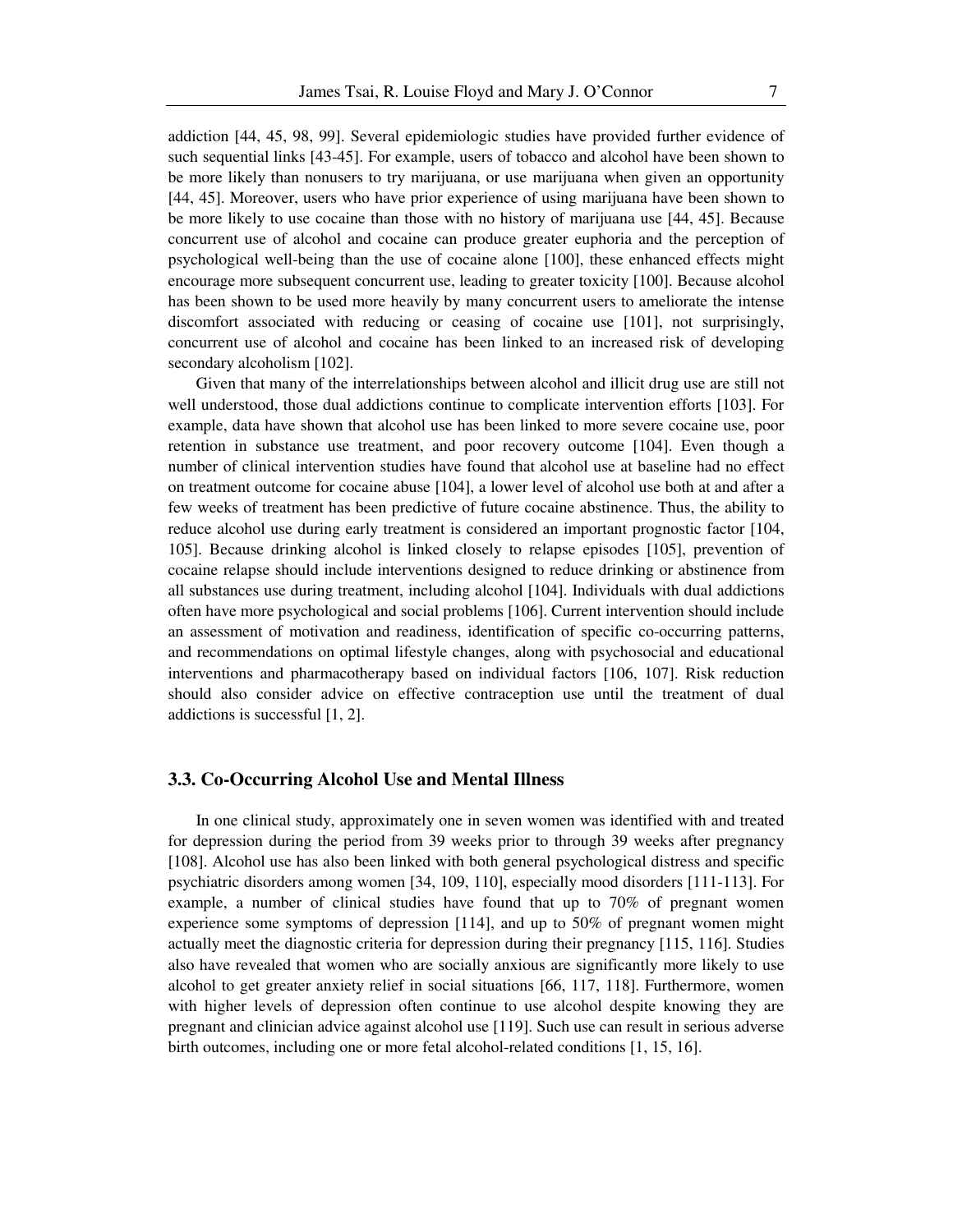Co-occurring alcohol misuse and specific psychiatric disorders have broad clinical and public health significance, as they are often associated with more severe adverse health outcomes and higher socioeconomic costs [11, 21]. Many of the earlier barriers to appropriate treatment for patients with co-occurring disorders occurred because they were treated in two separate systems (i.e., mental health or substance abuse) [11, 35]. Patients with co–occurring disorders are frequently referred back and forth between health service systems for the purpose of treating the "primary cause" of their problems, resulting in their noncompliance with medication regimens, poor treatment responses, frequent hospital admissions, and relapses with both conditions, thus placing them at heightened risk of morbidity and mortality [11, 40, 120].

There is well-established evidence to indicate that concurrent disorders are frequently underdiagnosed and inadequately treated, despite the fact that these co-occurring conditions are prevalent [33-35, 120]. Clinicians in various healthcare settings, including alcohol misuse treatment and mental health clinics, have frequent opportunities to identify women who have various risks related to drinking alcohol. Optimally, health care providers should be wellinformed about the heightened risks and complications of co-occurring conditions, particularly among women with serious psychological distress who are heavier alcohol users. Health care providers also should provide intervention for them using proper assessment, counseling, or referral for integrated dual diagnosis and treatment as appropriate. Although more results of integrated treatment are forthcoming, research has shown that most existing efficacious treatments for reducing psychiatric symptoms also tend to work among dually diagnosed patients, and many efficacious treatments for reducing substance use work with dually diagnosed patients [121]. Furthermore, evidence-based programs have consistently shown that the key to effective treatment of co-occurring conditions is the integration of mental health and substance abuse treatment services in a cohesive and unitary system of care [22, 35, 40, 122, 123]. Other similar options might include adding needed intervention services at existing facilities that currently treat a single disorder for patients with less severe dual conditions [33]. Prevention strategies for reducing alcohol-related morbidity and mortality among women of childbearing age (e.g. alcohol-exposed pregnancies) should consider the role of co-occurring conditions and include integrated services for dual diagnosis and treatment when appropriate.

# **4. DISCUSSION**

Alcohol use can co-occur with other behavioral health risk factors (e.g. tobacco use, illicit drug use, and mental illness), thereby placing women and their offspring at heightened risk for morbidity and mortality. Patterns of alcohol use and co-occurring risk factors are exceedingly complex. Their associated health consequences are affected by biological, behavioral, and social influences at multiple levels and in multiple domains. In addition to personal factors, influences from peers, families, communities, and social policies or norms, as well as early life experiences and allostatic loads resulting from cumulative adverse social or economic effects, can all affect women's drinking behavior and associated health consequences [10, 124-126]. Nevertheless, addressing these co-occurring risk factors in clinical and public health settings can prevent many current and future behavioral health risks. These include preventing the initiation of high-risk behaviors, improving existing health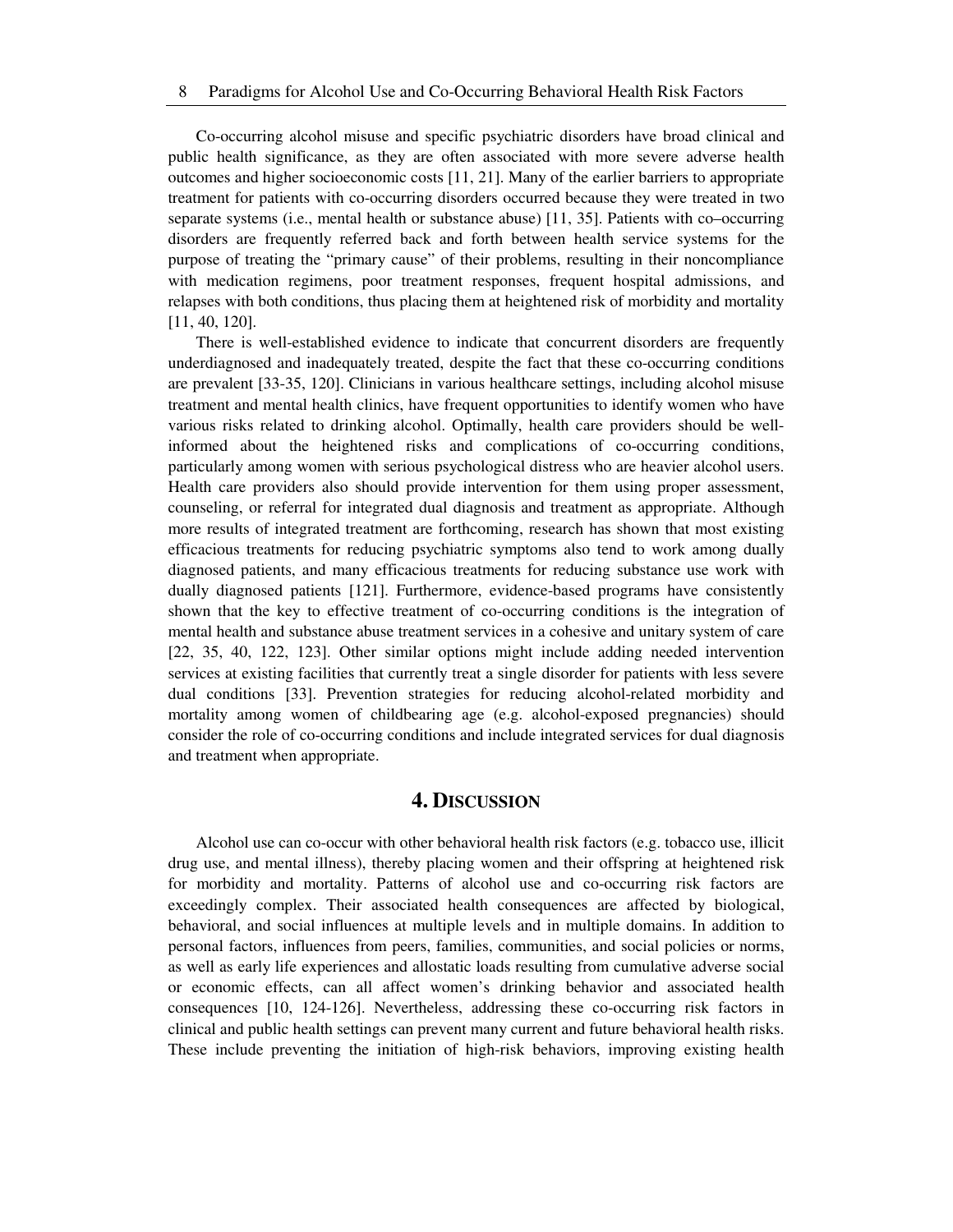conditions, decreasing the likelihood of co-morbidity, enhancing treatment adherence, preventing relapse, and subsequently maintaining long-term behavioral changes [5, 11, 22, 36-45]. Although several patterns of co-occurring alcohol use and behavioral health risk factors (i.e., tobacco and illicit drug use, mental illness) have been discussed, it must be pointed out that there are many other possible combinations of behavioral health risk factors that can also have important public health significance for women of childbearing age [7, 78, 83, 127-133]. For example, when tobacco use co-occurs with illicit drug use (i.e., marijuana and cocaine use) or mental illness, smoking cessation can be indicated and beneficial for people already in recovery, as it can protect against relapse back into illicit drug use [134, 135]. Also, alcohol has been linked to unwanted sex, unplanned pregnancy, alcohol-exposed pregnancy, sexually transmitted diseases, sexual assault and violence, infertility, stillbirth and miscarriage among women [8, 47, 136-139]. Additionally, as reported by one population representative study, there was a higher estimated prevalence of binge drinking by women who were current smokers, and who were not taking daily multivitamins or pills containing folic acid which has been linked to adverse birth outcomes [53, 140]. Therefore, identifying women who are consuming alcohol and who have co-occurring behavioral health risk factors and intervening with them is one important strategy for reducing alcohol-related morbidity and mortality.

Currently, several United States federal agencies, including CDC, NIAAA, and SAMHSA, are making efforts to combine prevention messages and to fund more research using interventions that address multiple risk factors. Because many women frequently present with alcohol use and other interrelated and amenable risk factors in various healthcare settings, multiple risk factor screening should be feasible, although the actual screening instrument will depend on several factors, including purpose, primary risk factor of concern, target population, health care settings, and a number of other practical considerations [141]. Present strategies for alcohol-related risk reduction include broad-based implementation of screening and brief intervention in primary care and women's health care settings [52, 53, 142-145]. Until more results from intervention studies on co-occurring multiple behavioral health risk factors are forthcoming to guide specific multiple risk factor screening and intervention, prevention of alcohol-related morbidity and mortality among women of childbearing age should consider the role of concurrent risky behaviors, and encourage dual cessation as appropriate, as there is evidence of efficacy and no indication of harm.

While results of multiple risk factor intervention among women of childbearing age are becoming available, population-based epidemiologic studies can provide important evidence to inform the development of prevention research and programs for target populations or subgroups. Presently, there is a lack of information about the co-occurring patterns, distribution, and determinants for alcohol use and many co-occurring behavioral health risk factors among nationally representative populations of women of childbearing age. The lack of adequate scientific data is a barrier for advancing population-based prevention efforts among women of childbearing age. Efforts to strengthen such epidemiologic foundations are necessary in order to identify those women who might benefit from enhanced intervention strategies in many clinical and public health settings.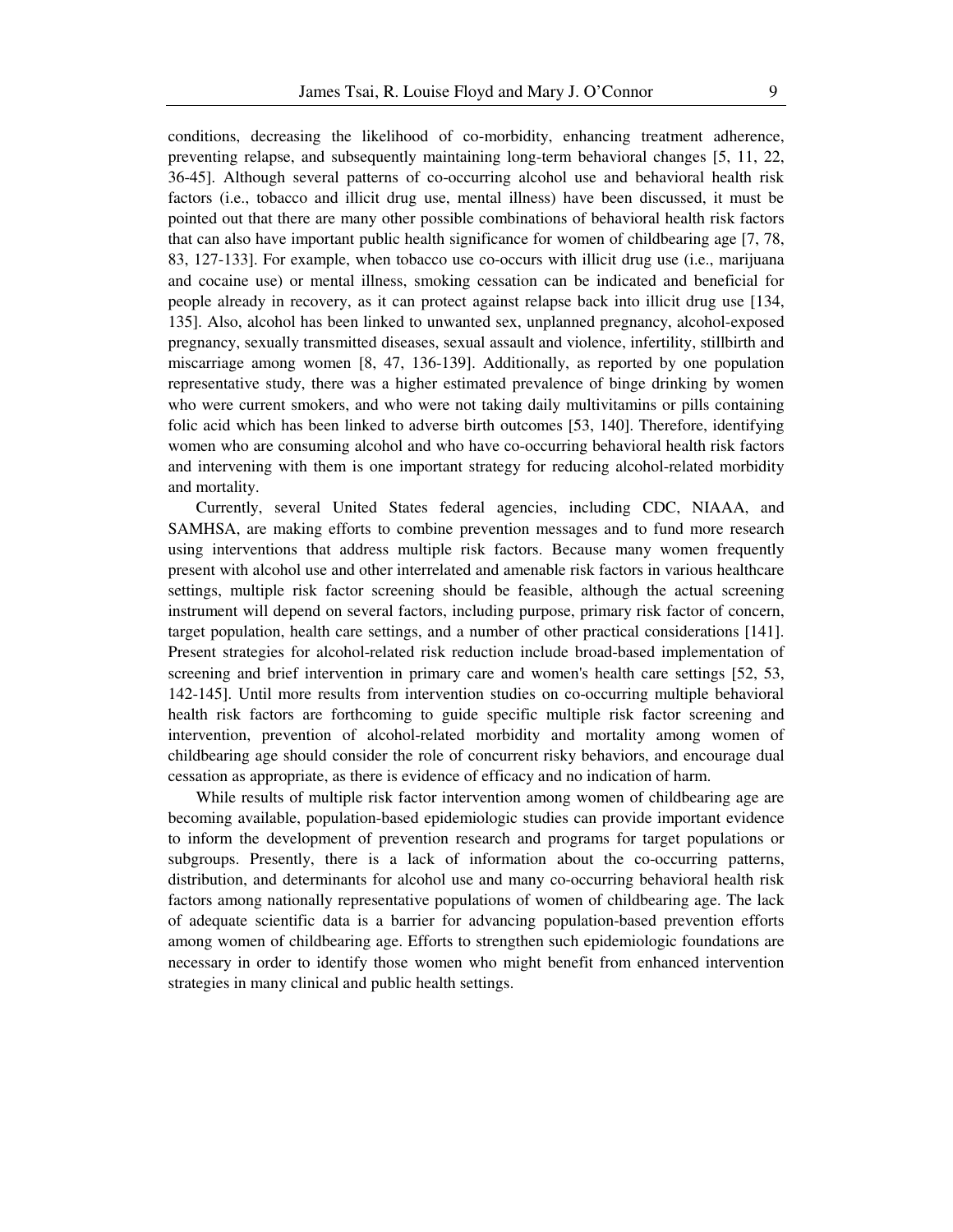# **5. CONCLUSION**

Binge drinking among women of childbearing age continues to be an important public health concern. Prevention of alcohol-related morbidity and mortality among women of childbearing age needs to incorporate the success of evidence-based strategies that address interrelated risk factors across more than one domain.

### **ACKNOWLEDGEMENTS**

The authors thank the anonymous reviewers for their valuable comments and suggestions.

No financial conflict of interest was reported by the authors of this paper.

Disclaimer: The findings and conclusions in this report are those of the authors and do not necessarily represent the official position of the Centers for Disease Control and Prevention.

### **REFERENCES**

- [1] Floyd RL, Sobell M, Velasquez M, Ingersoll K, Nettleman M, Sobell L, et al. Preventing alcohol-exposed pregnancies–a randomized controlled trial. *Am J Prev Med* 2007;32(1):1-10.
- [2] Ingersoll K, Floyd L, Sobell M, and Velasquez MM. Reducing the risk of alcoholexposed pregnancies: a study of a motivational intervention in community settings. *Pediatrics* 2003;111(5 Part 2):1131-5.
- [3] Coups EJ, Gaba A and Orleans CT. Physician screening for multiple behavioral health risk factors. *Am J Prev Med* 2004;27(2 Suppl):34-41.
- [4] Fine LJ, Philogene GS, Gramling R, Coups EJ, and Sinha S. Prevalence of multiple chronic disease risk factors. 2001 National Health Interview Survey. *Am J Prev Med* 2004;27(2 Suppl):18-24.
- [5] Nigg CR, Allegrante JP and Ory M. Theory-comparison and multiple-behavior research: common themes advancing health behavior research. *Health Educ Res* 2002;17(5):670-9.
- [6] Chiolero A, Wietlisbach V, Ruffieux C, Paccaud F, and Cornuz J. Clustering of risk behaviors with cigarette consumption: A population-based survey. *Prev Med* 2006;42(5):348-53.
- [7] Poortinga W. The prevalence and clustering of four major lifestyle risk factors in an English adult population. *Prev Med* 2007;44(2):124-8.
- [8] Bradley KA, Badrinath S, Bush K, Boyd-Wickizer J, and Anawalt B. Medical risks for women who drink alcohol. *J Gen Intern Med* 1998;13(9):627-39.
- [9] DHHS. U.S. Department of Health and Human Services. Healthy people 2010. 2nd ed. With understanding and improving health and objectives for improving health. 2 vols. Washington: U.S. Government Printing Office. 2000.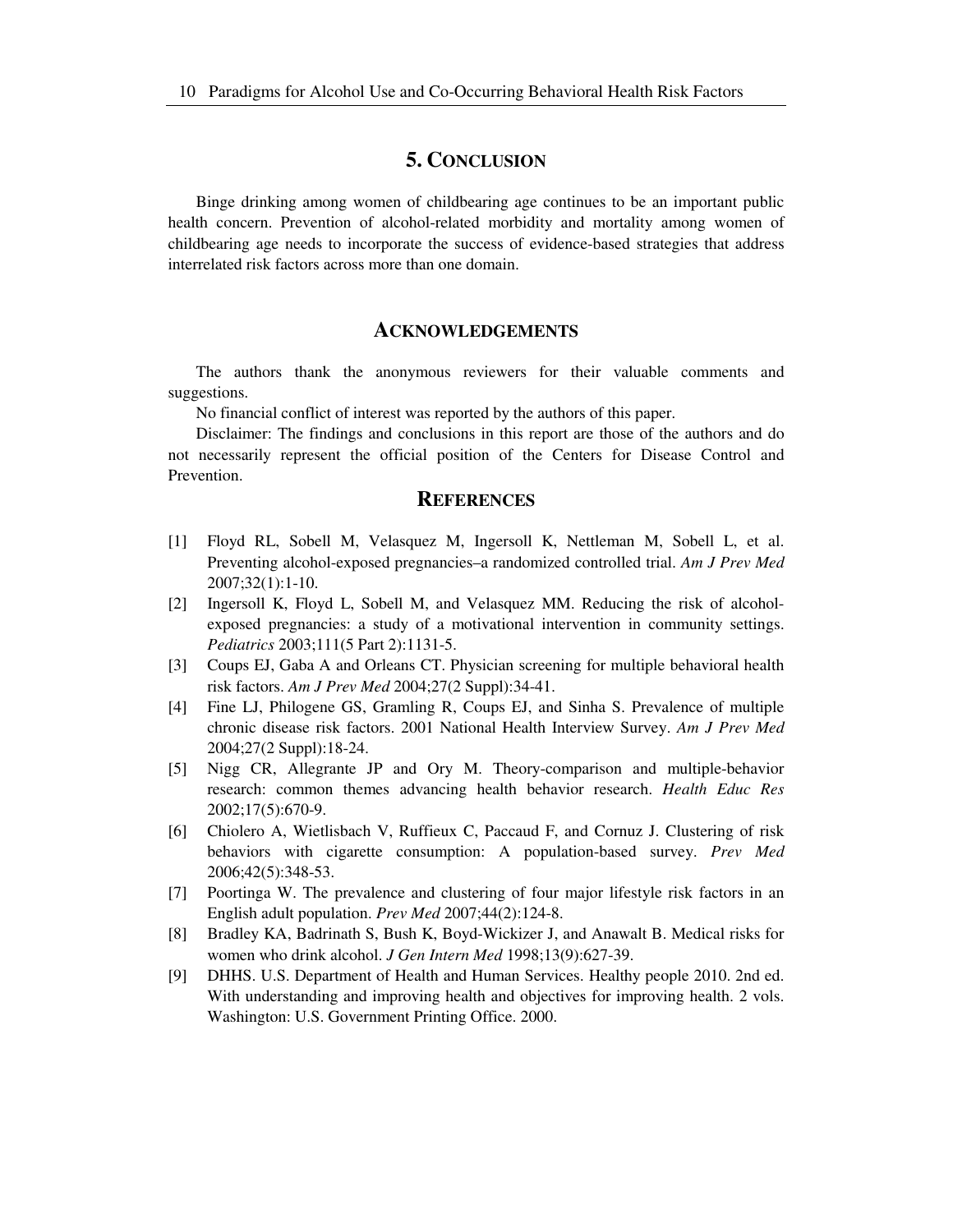- [10] IOM. Institute of Medicine. Committee on Health and Behavior: Research, Practice and Policy, Board on Neuroscience and Behavioral Health. National Academic Press, Washington, D.C. 2001.
- [11] DHHS. U.S. Department of Health and Human Services. Report to congress on the prevention and treatment of co-occurring substance abuse disorders and mental disorders. Rockville, MD: Substance Abuse and Mental Health Services Administration.; 2002.
- [12] Cnattingius S. The epidemiology of smoking during pregnancy: smoking prevalence, maternal characteristics, and pregnancy outcomes. *Nicotine Tob Res* 2004;6 Suppl 2:S125-40.
- [13] CASA. Women Under the Influence. The National Center on Addiction and Substance Abuse at Columbia University (CASA) *The Johns Hopkins University Press* 2005.
- [14] Lejuez CW, Bornovalova MA, Reynolds EK, Daughters SB, and Curtin JJ. Risk factors in the relationship between gender and crack/cocaine. *Exp Clin Psychopharmacol* 2007;15(2):165-75.
- [15] Diego MA, Jones NA, Field T, Hernandez-Reif M, Schanberg S, Kuhn C, et al. Maternal psychological distress, prenatal cortisol, and fetal weight. *Psychosom Med* 2006;68(5):747-53.
- [16] Kelly R, Russo J, Holt V, Danielsen B, Zatzick D, Walker E, et al. Psychiatric and substance use disorders as risk factors for low birth weight and preterm delivery. *Obstet Gynecol* 2002;100(2):297-304.
- [17] Juhl M, Nyboe Andersen AM, Gronbaek M, and Olsen J. Moderate alcohol consumption and waiting time to pregnancy. *Hum Reprod* 2002;16(12):2705-9.
- [18] Kesmodel U, Wisborg K, Olsen SF, Henriksen TB, and Secher NJ. Moderate alcohol intake in pregnancy and the risk of spontaneous abortion. *Alcohol Alcohol* 2002;37(1):87-92.
- [19] Henriksen TB, Hjollund NH, Jensen TK, Bonde JP, Andersson AM, Kolstad H, et al. Alcohol consumption at the time of conception and spontaneous abortion. *Am J Epidemiol* 2004;160(7):661-7.
- [20] Schempf AH. Illicit drug use and neonatal outcomes: a critical review. *Obstet Gynecol Surv* 2007;62(11):749-57.
- [21] DHHS. U.S. Department of Health and Human Services. Mental Health: A Report of the Surgeon General—Executive Summary. Rockville, MD: U.S. Department of Health and Human Services. Substance Abuse and Mental Health Services Administration.; 1999.
- [22] Drake RE, Essock SM, Shaner A, Carey KB, Minkoff K, Kola L, et al. Implementing dual diagnosis services for clients with severe mental illness. *Psychiatr Serv* 2001;52(4):469-76.
- [23] Poudevigne M and O'Connor P. A review of physical activity patterns in pregnant women and their relationship to psychological health. *Sports medicine* 2006;36(1):19- 38.
- [24] WHO. The Word Health Report: Reducing Risks, Promoting Healthy Life. World Health Organization (WHO), Geneva. URL: http://www.who.int/whr/2002/en/ Pdf file URL: http://www.who.int/entity/whr/2002/en/whr02\_en.pdf. 2002.
- [25] Galea S, Nandi A and Vlahov D. The social epidemiology of substance use. *Epidemiol Rev* 2004;26:36-52.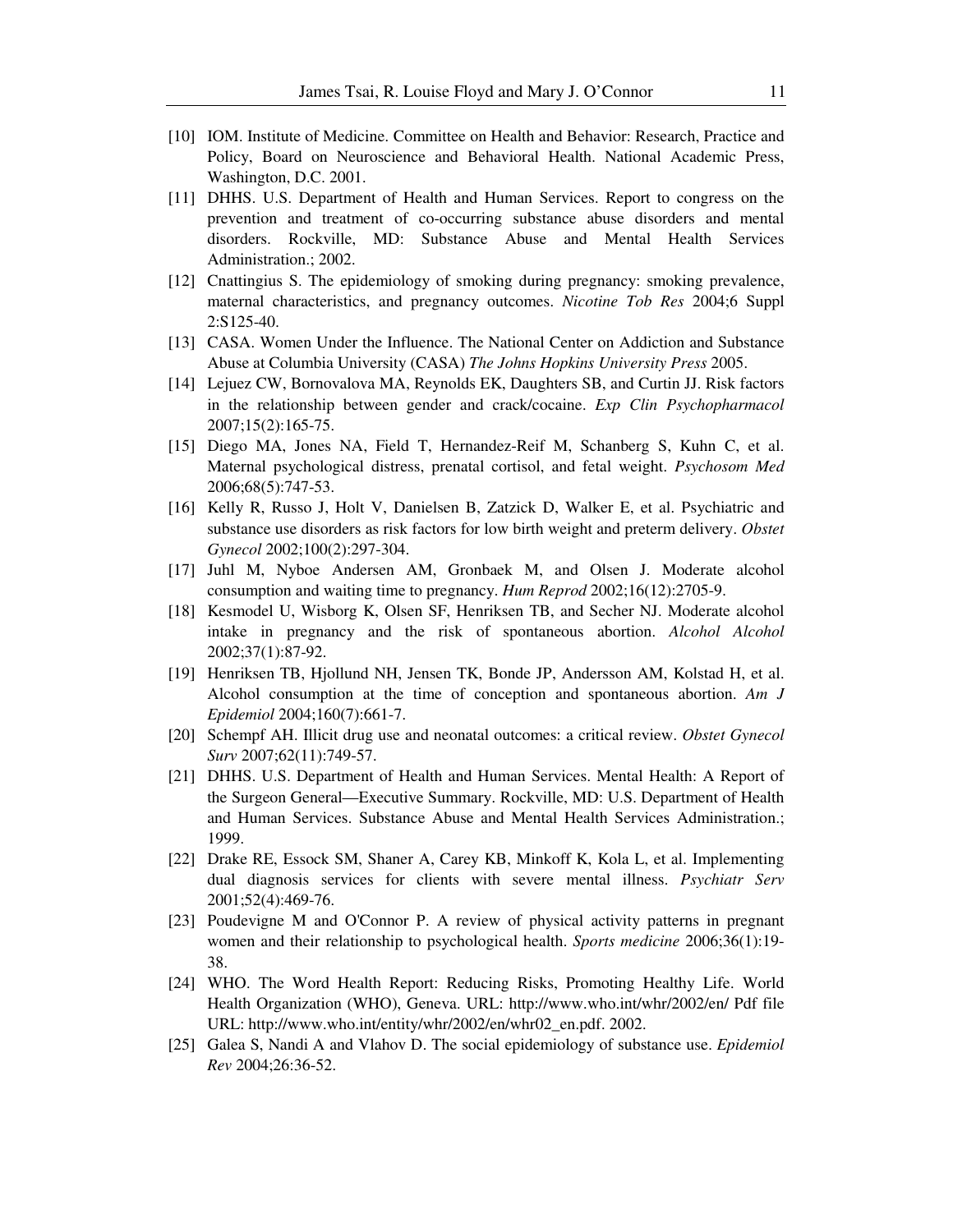- [26] Rehm J, Taylor B and Room R. Global burden of disease from alcohol, illicit drugs and tobacco. *Drug Alcohol Rev* 2006;25(6):503-13.
- [27] Harwood R, Fountain D and Livermore G. The economic costs of alcohol and drug abuse in the United States, 1992. *Bethesda, MD: National Institute on Alcohol Abuse and Alcoholism (NIAAA) and National Institute on Drug Abuse (NIDA)* 1998.
- [28] Rothman A. "Is there nothing more practical than a good theory?": Why innovations and advances in health behavior change will arise if interventions are used to test and refine theory. *Int J Behav Nutr Phys Act* 2004;1(1):11.
- [29] Weinstein ND. Misleading tests of health behavior theories. *Ann Behav Med* 2007;33(1):1-10.
- [30] Noar SM, Chabot M and Zimmerman RS. Applying health behavior theory to multiple behavior change: Considerations and approaches. *Prev Med* 2007.
- [31] Morgenstern J. Perspectives and future directions. *Alcohol Clin Exp Res* 2007;31(s3):87s-90s.
- [32] Orleans CT. Addressing multiple behavioral health risks in primary care. Broadening the focus of health behavior change research and practice. *Am J Prev Med* 2004;27(2 Suppl):1-3.
- [33] Hendrickson E, Schmal M and Ekleberry S. Treating co-occurring disorders: A handbook for mental health and substance abuse professionals. Haworth Press; 2004.
- [34] Kessler RC, Chiu WT, Demler O, Merikangas KR, and Walters EE. Prevalence, severity, and comorbidity of 12-month DSM-IV disorders in the National Comorbidity Survey Replication. *Arch Gen Psychiatry* 2005;62(6):617-27.
- [35] Ries R. Co-occurring alcohol use and mental disorders. *J Clin Psychopharmacol* 2006;26 (Suppl 1):S30-6.
- [36] Hyman DJ, Pavlik VN, Taylor WC, Goodrick GK, and Moye L. Simultaneous vs Sequential Counseling for Multiple Behavior Change. In; 2007. p. 1152-1158.
- [37] Atkins D and Clancy C. Multiple risk factors interventions. Are we up to the challenge? *Am J Prev Med* 2004;27(2 Suppl):102-103.
- [38] McKee SA, Krishnan-Sarin S, Shi J, Mase T, and O'Malley SS. Modeling the effect of alcohol on smoking lapse behavior. *Psychopharmacology (Berl)* 2006;189(2):201-10.
- [39] Goldstein M, Whitlock E and DePue J. Multiple behavioral risk factor interventions in primary care. Summary of research evidence. *Am J Prev Med* 2004;27(2 Suppl):61-79.
- [40] Mueser K, Noordsy D, Drake R, and Fox L. Integrated treatment for dual disorders: a guide to effective practice New York, NY: The Guilford Press; 2003.
- [41] Stenbacka M, Beck O, Leifman A, Romelsjo A, and Helander A. Problem drinking in relation to treatment outcome among opiate addicts in methadone maintenance treatment. *Drug Alcohol Rev* 2007;26(1):55-63.
- [42] Kohn CS, Tsoh JY and Weisner CM. Changes in smoking status among substance abusers: baseline characteristics and abstinence from alcohol and drugs at 12-month follow-up. *Drug Alcohol Depend* 2003;69(1):61-71.
- [43] Jensen MK, Sorensen TI, Andersen AT, Thorsen T, Tolstrup JS, Godtfredsen NS, et al. A prospective study of the association between smoking and later alcohol drinking in the general population. *Addiction* 2003;98(3):355-63.
- [44] Wagner FA and Anthony JC. Into the world of illegal drug use: exposure opportunity and other mechanisms linking the use of alcohol, tobacco, marijuana, and cocaine. *Am J Epidemiol* 2002;155(10):918-25.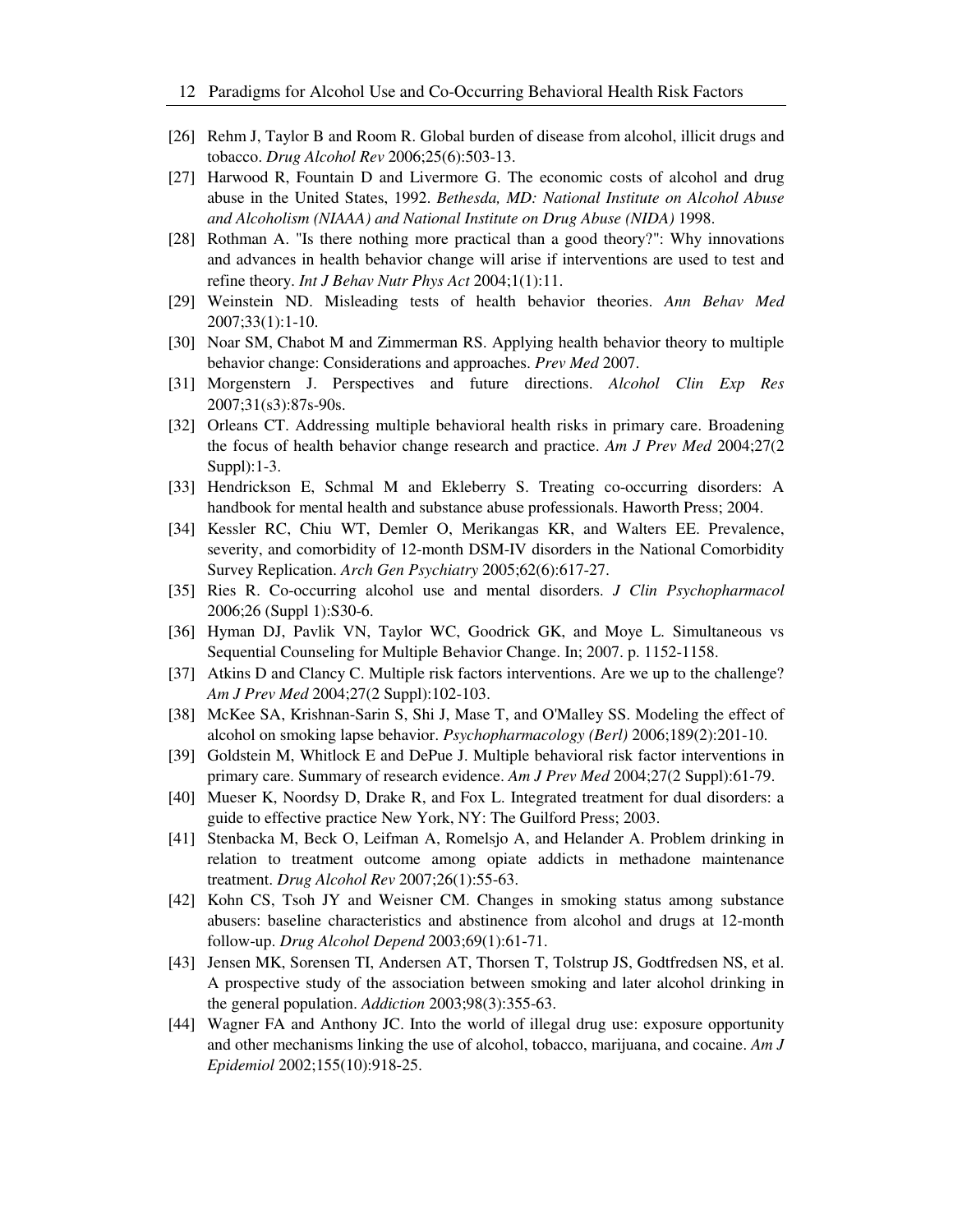- [45] Wilcox HC, Wagner FA and Anthony JC. Exposure opportunity as a mechanism linking youth marijuana use to hallucinogen use. *Drug Alcohol Depend* 2002;66(2):127-35.
- [46] Huebner RB and Tonigan JS. The Search for Mechanisms of Behavior Change in Evidence-Based Behavioral Treatments for Alcohol Use Disorders: Overview. *Alcohol Clin Exp Res* 2007;31(s3):1s-3s.
- [47] Floyd RL, O'Connor MJ, Sokol RJ, Bertrand J, and Cordero JF. Recognition and prevention of fetal alcohol syndrome. *Obstet Gynecol* 2005;106(5):1059−64.
- [48] CDC. Behavioral Risk Factor Surveillance System Survey Data 2001-2006, Atlanta, Georgia. Atlanta, Georgia: U.S. Department of Health and Human Services; 2007.
- [49] NIAAA. Binge drinking defined. Newsletter, Winter 2004, Number 3. National Institute on Alcohol Abuse and Alcoholism, National Institute of Health, U.S. Department of Health and Human Services. Rockville, Maryland; 2004.
- [50] CDC. Alcohol use among women of childbearing age−United States, 1991−1999. *MMWR Morb Mortal Wkly Rep* 2001;51:273−6.
- [51] CDC. Alcohol consumption among women who are pregnant or who might become pregnant−United States, 2002. *MMWR Morb Mortal Wkly Rep* 2004;53(50):1178−81.
- [52] Tsai J, Floyd RL and Bertrand J. Tracking binge drinking among U.S. childbearing-age women. *Prev Med* 2007b;44(4):298-302.
- [53] Tsai J, Floyd RL, Green PP, and Boyle CA. Patterns and average volume of alcohol use among women of childbearing age. *Matern Child Health J* 2007a;11(5):437-45.
- [54] Caetano R, Ramisetty-Mikler S, Floyd LR, and McGrath C. The epidemiology of drinking among women of child-bearing age. *Alcohol Clin Exp Res* 2006;30(6):1023- 30.
- [55] Mokdad A, Brewer R, Naimi T, and Warner L. Binge drinking is a problem that cannot be ignored. *Prev Med* 2007;44(4):303-4.
- [56] NIAAA. Alcohol: A Woman's Health Issue. NIH Publication No. 04–4956. National Institute on Alcohol Abuse and Alcoholism (NIAAA). Rockville, MD. Available URL: http://pubs.niaaa.nih.gov/publications/brochurewomen/women.htm. 2005.
- [57] DHHS. Office of the Surgeon General. Surgeon General's Advisory on Alcohol Use in Pregnancy. U.S. Department of Health & Human Services. Washington, DC. Availabe URL: http://www.lhvpn.net/hhspress.html. 2004.
- [58] NIAAA. Frequently Asked Questions for the General Public. Available URL: http://www.niaaa.nih.gov/FAQs/General-English/default.htm. *National Institute on Alcohol Abuse and Alcoholism (NIAAA), Bethesda, MD* 2007.
- [59] Floyd RL, Decoufle P and Hungerford DW. Alcohol use prior to pregnancy recognition. *Am J Prev Med* 1999;17(2):101-7.
- [60] Tough S, Tofflemire K, Clarke M, and Newburn-Cook C. Do women change their drinking behaviors while trying to conceive? An opportunity for preconception counseling. *Clin Med Res* 2006;4(2):97-105.
- [61] Welch-Carre E. The neurodevelopmental consequences of prenatal alcohol exposure. *Adv Neonatal Care* 2005;5(4):217-29.
- [62] Maier SE and West JR. Drinking patterns and alcohol-related birth defects. *Alcohol Res Health* 2001;25(3):168−74.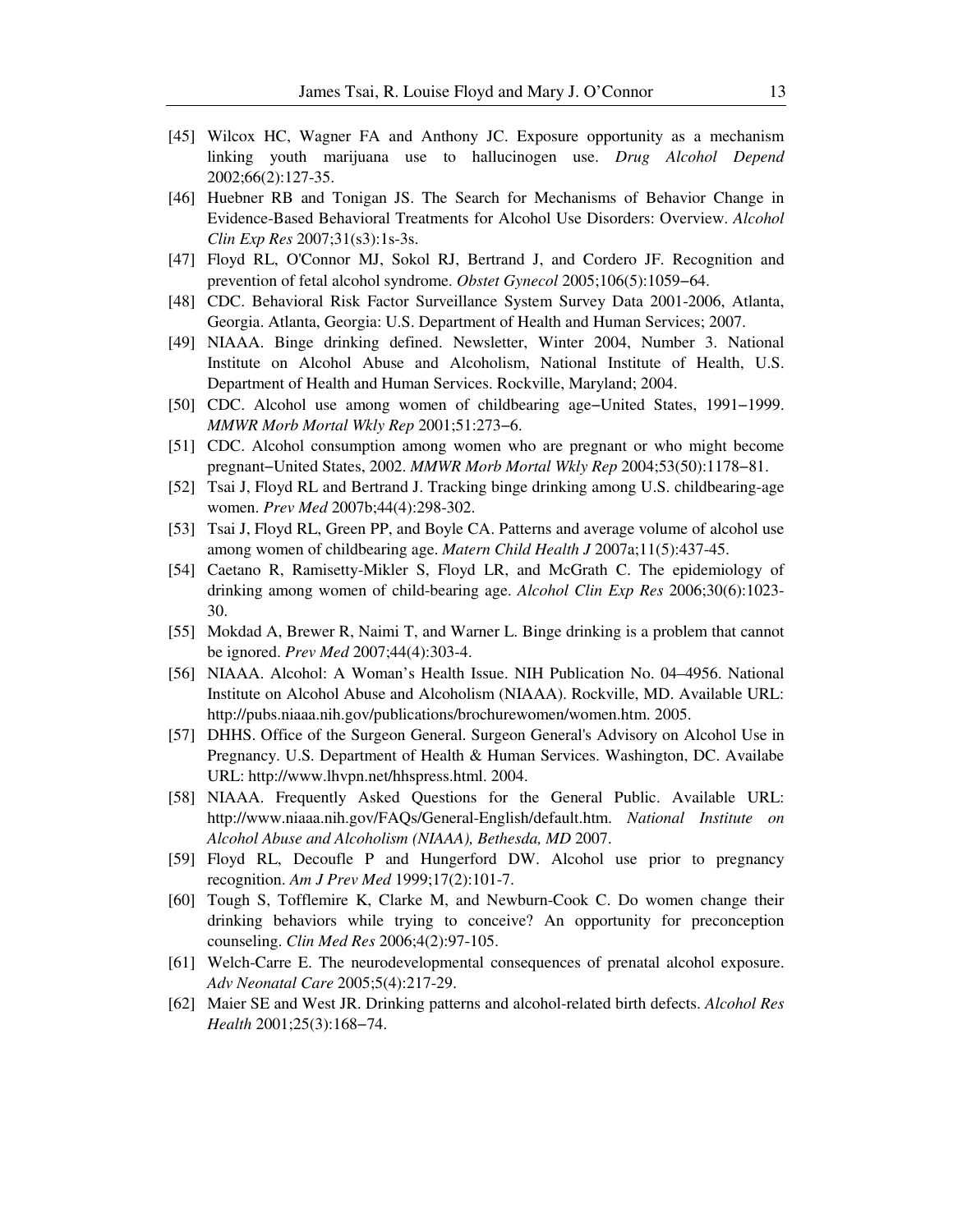- [63] Day NL, Leech SL, Richardson GA, Cornelius MD, Robles N, and Larkby C. Prenatal alcohol exposure predicts continued deficits in offspring size at 14 years of age. *Alcohol Clin Exp Res* 2002;26(10):1584−91.
- [64] Sood B, Delaney-Black V, Covington C, Nordstrom-Klee B, Ager J, Templin T, et al. Prenatal alcohol exposure and childhood behavior at age 6 to 7 years: I. dose-response effect. *Pediatrics* 2001;108(2):E34.
- [65] Naimi TS, Brewer RD, Mokdad A, Denny C, Serdula MK, and Marks JS. Binge drinking among US adults. *JAMA* 2003;289(1):70−5.
- [66] Thomas SE, Randall CL, and Carrigan MH. Drinking to cope in socially anxious individuals: a controlled study. *Alcohol Clin Exp Res* 2003;27(12):1937-43.
- [67] Naimi TS, Brewer RD, Miller JW, Okoro C, and Mehrotra C. What do binge drinkers drink? Implications for alcohol control policy. *Am J Prev Med* 2007;33(3):188-93.
- [68] Bobo JK and Husten C. Sociocultural influences on smoking and drinking. *Alcohol Res Health* 2000;24(4):225-32.
- [69] Willenbring ML. A broader view of change in drinking behavior. *Alcohol Clin Exp Res* 2007;31(10 Suppl):84s-86s.
- [70] NIAAA. Alcohol Alert: Alcohol and Tobacco. No. 71. National Institute on Alcohol Abuse and Alcoholism (NIAAA). Rockville, MD. 2007.
- [71] Breslau N, Peterson E, Schultz L, Andreski P, and Chilcoat H. Are smokers with alcohol disorders less likely to quit? *Am J Public Health* 1996;86(7):985-90.
- [72] Falk D, Yi H and Hiller-Sturmhöfel S. An epidemiologic analysis of co-occurring alcohol and tobacco use and disorders: findings from the National Epidemiologic Survey on Alcohol and Related Conditions. *Alcohol Res Health* 2006;29(3):162-71.
- [73] Kranzler HR, Amin H, Cooney NL, Cooney JL, Burleson JA, Petry N, et al. Screening for health behaviors in ambulatory clinical settings: does smoking status predict hazardous drinking? *Addict Behav* 2002;27(5):737-49.
- [74] John U, Hill A, Rumpf HJ, Hapke U, and Meyer C. Alcohol high risk drinking, abuse and dependence among tobacco smoking medical care patients and the general population. *Drug Alcohol Depend* 2003;69(2):189-95.
- [75] John U, Meyer C, Rumpf HJ and Hapke U. Probabilities of alcohol high-risk drinking, abuse or dependence estimated on grounds of tobacco smoking and nicotine dependence. *Addiction* 2003;98(6):805-14.
- [76] Weitzman ER and Chen YY. The co-occurrence of smoking and drinking among young adults in college: national survey results from the United States. *Drug Alcohol Depend* 2005;80(3):377-86.
- [77] Burling AS and Burling TA. A comparison of self-report measures of nicotine dependence among male drug/alcohol-dependent cigarette smokers. *Nicotine Tob Res* 2003;5(5):625-33.
- [78] Ceballos NA, Tivis R, Lawton-Craddock A, and Nixond SJ. Nicotine and cognitive efficiency in alcoholics and illicit stimulant abusers: implications of smoking cessation for substance users in treatment. *Subst Use Misuse* 2006;41(3):265-81.
- [79] Rohsenow DJ, Colby SM, Martin RA, and Monti PM. Nicotine and other substance interaction expectancies questionnaire: relationship of expectancies to substance use. *Addict Behav* 2005;30(4):629-41.
- [80] Drobes D, Beylotte F, Scott M, Saladin M, Randell C, and Anton R. Cross-reactivity to alcohol and smoking cues. *Alcohol Clin Exp Res* 2000;24:147a.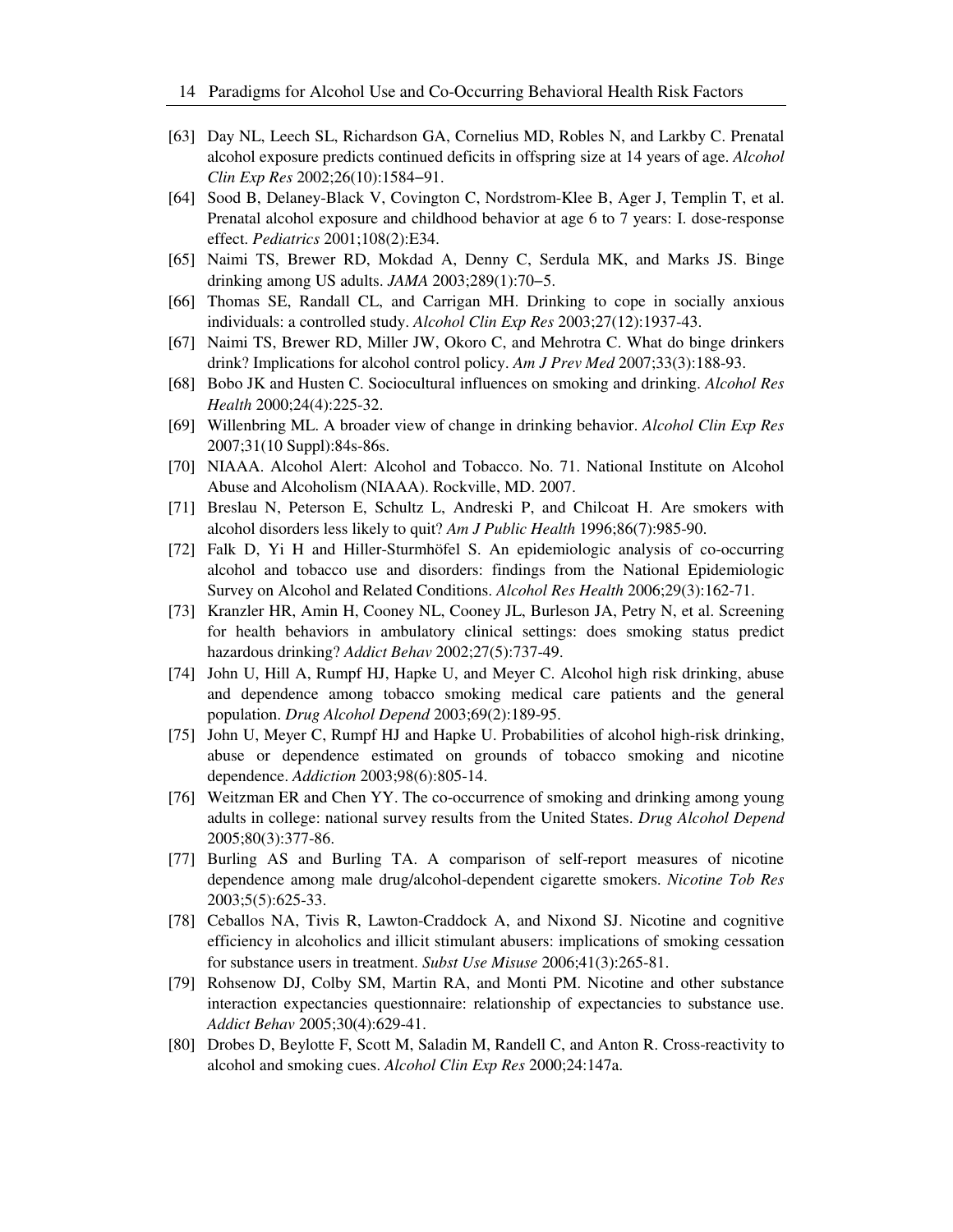- [81] Fiore M, Bailey W and Cohen S. Treating tobacco use and dependence. Clinical practice guideline. U.S. Department of Health and Human Services. Public Health Service, Rockville, MD. 2000.
- [82] Gulliver SB, Kamholz BW and Helstrom AW. Smoking cessation and alcohol abstinence: what do the data tell us? *Alcohol Res Health* 2006;29(3):208-12.
- [83] Ziedonis DM, Guydish J, Williams J, Steinberg M, and Foulds J. Barriers and solutions to addressing tobacco dependence in addiction treatment programs. *Alcohol Res Health* 2006;29(3):228-35.
- [84] Ellingstad TP, Sobell LC, Sobell MB, Cleland PA, and Agrawal S. Alcohol abusers who want to quit smoking: implications for clinical treatment. *Drug Alcohol Depend* 1999;54(3):259-65.
- [85] Burling TA, Ramsey TG, Seidner AL, and Kondo CS. Issues related to smoking cessation among substance abusers. *J Subst Abuse* 1997;9:27-40.
- [86] Prochaska JJ, Velicer WF, Prochaska JO, Delucchi K, and Hall SM. Comparing intervention outcomes in smokers treated for single versus multiple behavioral risks. *Health Psychol* 2006;25(3):380-8.
- [87] Littel M and Franken IH. The effects of prolonged abstinence on the processing of smoking cues: an ERP study among smokers, ex-smokers and never-smokers. *J Psychopharmacol* 2007;21(8):873-82.
- [88] Kodl M, Fu SS and Joseph AM. Tobacco cessation treatment for alcohol-dependent smokers: when is the best time? *Alcohol Res Health* 2006;29(3):203-7.
- [89] McKee SA, Falba T, O'Malley SS, Sindelar J, and O'Connor PG. Smoking status as a clinical indicator for alcohol misuse in US adults. *Arch Intern Med* 2007;167(7):716-21.
- [90] Seidner AL, Burling TA, Gaither DE, and Thomas RG. Substance-dependent inpatients who accept smoking treatment. *J Subst Abuse* 1996;8(1):33-44.
- [91] Joseph AM, Nelson DB, Nugent SM, and Willenbring ML. Timing of alcohol and smoking cessation (TASC): smoking among substance use patients screened and enrolled in a clinical trial. *J Addict Dis* 2003;22(4):87-107.
- [92] NSDUH. Substance use during pregnancy: 2002 and 2003 Update. *Office of Applied Studies, Substance Abuse and Mental Health Services Administration (SAMHSA). The National Survey on Drug Use and Health* 2005;June 2, 2005.
- [93] Midanik LT, Tam TW and Weisner C. Concurrent and simultaneous drug and alcohol use: results of the 2000 National Alcohol Survey. *Drug Alcohol Depend* 2007;90(1):72- 80.
- [94] Petry NM. A behavioral economic analysis of polydrug abuse in alcoholics: asymmetrical substitution of alcohol and cocaine. *Drug Alcohol Depend* 2001;62(1):31- 9.
- [95] DHHS. Results from the 2005 National Survey on Drug Use and Health: National Findings. Department of Health and Human Services (DHHS) Substance Abuse and Mental Health Services Administration (SAMHSA). Office of Applied Studies (OAS). Rockville, MD. 2006.
- [96] Macdonald S, Erickson P, Wells S, Hathaway A, and Pakula B. Predicting violence among cocaine, cannabis, and alcohol treatment clients. *Addict Behav* 2007.
- [97] Curry MA. The interrelationships between abuse, substance use, and psychosocial stress during pregnancy. *J Obstet Gynecol Neonatal Nurs* 1998;27(6):692-9.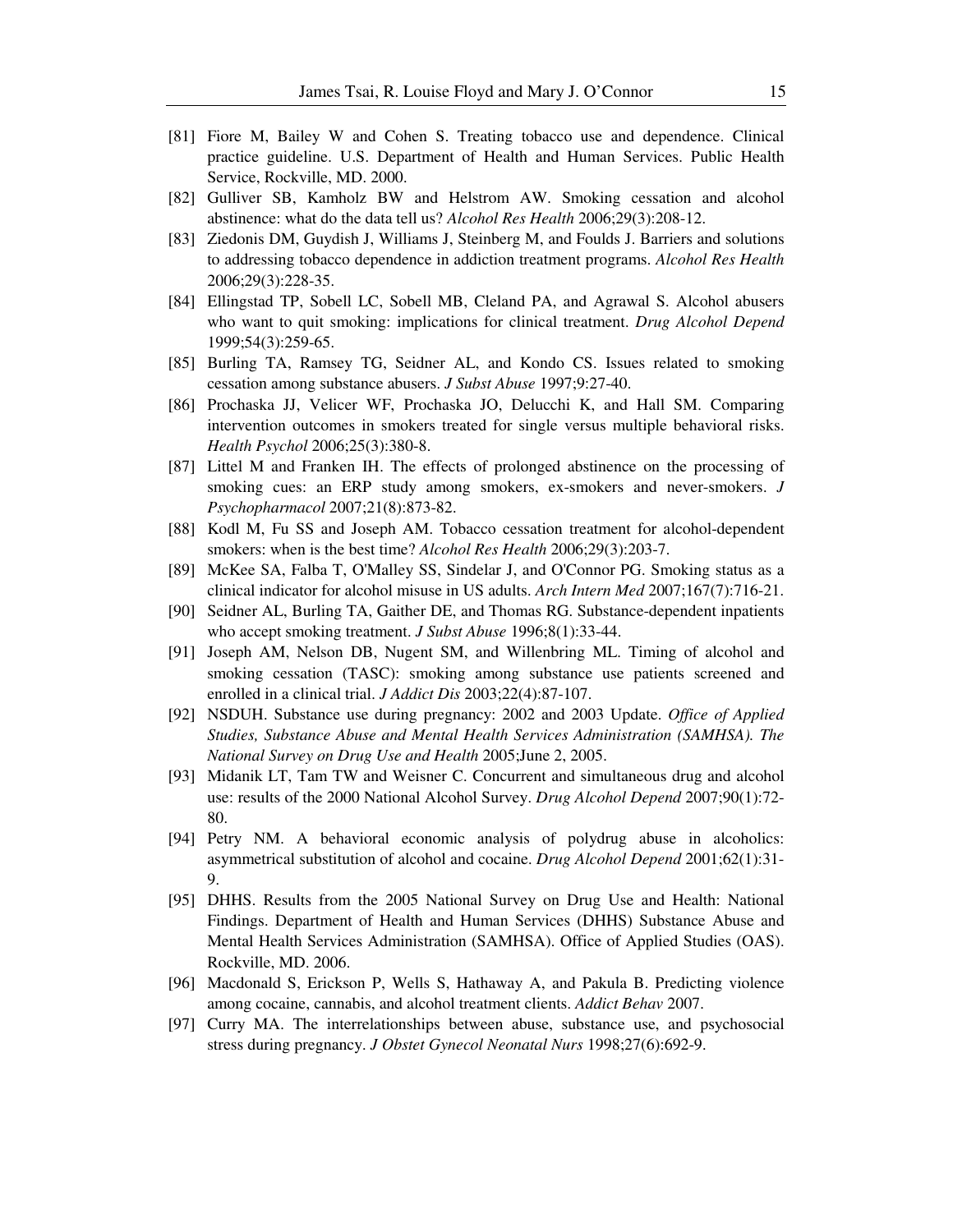- [98] Tullis LM, Dupont R, Frost-Pineda K, and Gold MS. Marijuana and tobacco: a major connection? *J Addict Dis* 2003;22(3):51-62.
- [99] Kandel DB, Yamaguchi K and Chen K. Stages of progression in drug involvement from adolescence to adulthood: further evidence for the gateway theory. *J Stud Alcohol* 1992;53(5):447-57.
- [100] McCance-Katz EF, Kosten TR and Jatlow P. Concurrent use of cocaine and alcohol is more potent and potentially more toxic than use of either alone--a multiple-dose study. *Biol Psychiatry* 1998;44(4):250-9.
- [101] Magura S and Rosenblum A. Modulating effect of alcohol use on cocaine use. *Addict Behav* 2000;25(1):117-22.
- [102] Carroll KM, Rounsaville BJ and Bryant KJ. Alcoholism in treatment-seeking cocaine abusers: clinical and prognostic significance. *J Stud Alcohol* 1993;54(2):199-208.
- [103] Gossop M, Marsden J and Stewart D. Dual dependence: assessment of dependence upon alcohol and illicit drugs, and the relationship of alcohol dependence among drug misusers to patterns of drinking, illicit drug use and health problems. *Addiction* 2002;97(2):169-78.
- [104] Mengis MM, Maude-Griffin PM, Delucchi K, and Hall SM. Alcohol use affects the outcome of treatment for cocaine abuse. *Am J Addict* 2002;11(3):219-27.
- [105] McKay JR, Alterman AI, Rutherford MJ, Cacciola JS, and McLellan AT. The relationship of alcohol use to cocaine relapse in cocaine dependent patients in an aftercare study. *J Stud Alcohol* 1999;60(2):176-80.
- [106] Flannery B, Morgenstern J, McKay J, Wechsberg W, and Litten R. Co-occurring alcohol and cocaine dependence: recent findings from clinical and field studies. *Alcoholism: clinical and experimental research* 2004;28(6):976-81.
- [107] Lamberg L. Road to recovery for cocaine users can start in primary care setting. *JAMA* 2004;292(15):1807-1809.
- [108] Dietz PM, Williams SB, Callaghan WM, Bachman DJ, Whitlock EP, and Hornbrook MC. Clinically identified maternal depression before, during, and after pregnancies ending in live births. *Am J Psychiatry* 2007;164(10):1515-20.
- [109] DHHS. U.S. Department of Health and Human Services. The Numbers Count: Mental Disorders in America. A summary of statistics describing the prevalence of mental disorders in America. Rockville, MD: Substance Abuse and Mental Health Services Administration, Center for Mental Health Services, National Institutes of Health, National Institute of Mental Health.; 2006.
- [110] DHHS. Women Hold Up Half the Sky: Women and Mental Health Research. A brief overview of research into mental illness in women. National Institute of Mental Health (NIMH), National Institute of Health (NIH). NIH Publication No. 01-4607; 2001.
- [111] APA. Diagnostic and Statistical Manual on Mental Disorders, 4th Edition, Text Revision (DSM-IV-TR). American Psychiatric Association. Washington, DC: American Psychiatric Association; 2000.
- [112] DHHS. Alcohol and Health. The Ninth Special Report to Congress from the U.S. Department of Health and Human Services. NIH Publication No. 97-4127. Washington DC: U.S. Department of Health and Human Services; 1997.
- [113] Li T-K, Hewitt BG and Grant BF. Alcohol use disorders and mood disorders: A National Institute on Alcohol Abuse and Alcoholism perspective. *Biol Psychiatry* 2004;56(10):718-720.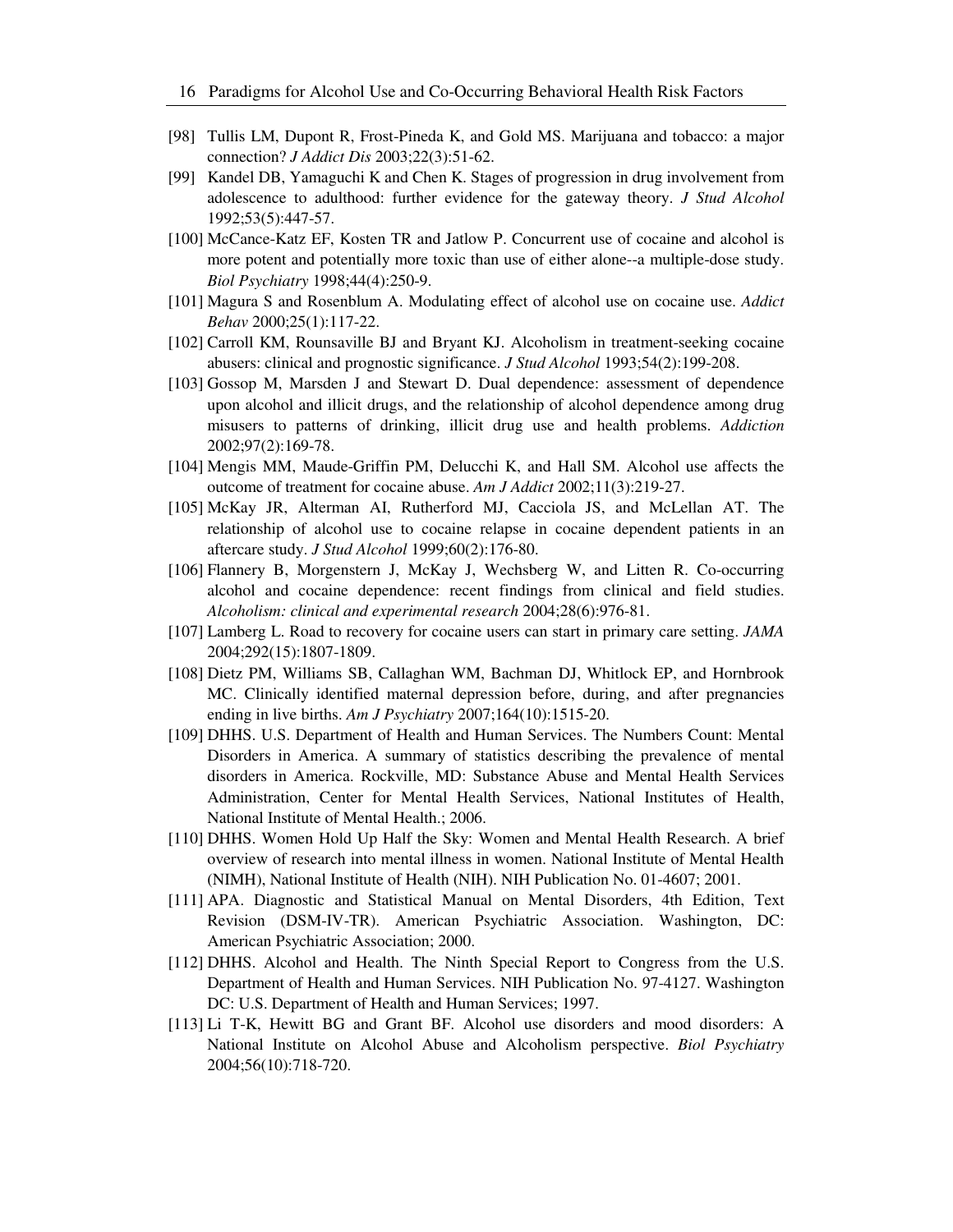- [114] Llewellyn AM, Stowe ZN and Nemeroff CB. Depression during pregnancy and the puerperium. *J Clin Psychiatry* 1997;58 Suppl 15:26-32.
- [115] Kurki T, Hiilesmaa V, Raitasalo R, Mattila H, and Ylikorkala O. Depression and anxiety in early pregnancy and risk for preeclampsia. *Obstet Gynecol* 2000;95(4):487- 90.
- [116] McKee MD, Cunningham M, Jankowski KR, and Zayas L. Health-related functional status in pregnancy: relationship to depression and social support in a multi-ethnic population. *Obstet Gynecol* 2001;97(6):988-93.
- [117] Meshberg-Cohen S and Svikis D. Panic disorder, trait anxiety, and alcohol use in pregnant and nonpregnant women. *Compr Psychiatry* 2007;48(6):504-10.
- [118] Ham LS, Bonin M and Hope DA. The role of drinking motives in social anxiety and alcohol use. *J Anxiety Disord* 2007;21(8):991-1003.
- [119] O' Connor M and Whaley S. Health care provider advice and risk factors associated with alcohol consumption following pregnancy recognition. *J Stud Alcohol* 2006;67(1):22-31.
- [120] Kranzler HR and Rosenthal RN. Dual diagnosis: alcoholism and co-morbid psychiatric disorders. *Am J Addict* 2003;12 Suppl 1:S26-40.
- [121] Tiet QQ and Mausbach B. Treatments for patients with dual diagnosis: a review. *Alcohol Clin Exp Res* 2007;31(4):513-36.
- [122] Sciacca K and Thompson C. Program development and integrated treatment across systems for dual diagnosis: mental illness, drug addiction, and alcoholism (MIDAA). *J Ment Health Adm* 1996;23(3):288-297.
- [123] Velasquez MM, Carbonari JP and DiClemente CC. Psychiatric severity and behavior change in alcoholism: the relation of the transtheoretical model variables to psychiatric distress in dually diagnosed patients. *Addict Behav* 1999;24(4):481-96.
- [124] Leatherdale S. What modifiable factors are associated with cessation intentions among smoking youth? *Addictive Behaviors* 2008;33(1):217-223.
- [125] Lu MC and Halfon N. Racial and ethnic disparities in birth outcomes: a life-course perspective. *Matern Child Health J* 2003;7(1):13-30.
- [126] Geronimus AT, Hicken M, Keene D, and Bound J. "Weathering" and age patterns of allostatic load scores among blacks and whites in the United States. *Am J Public Health* 2006;96(5):826-33.
- [127] Flynn HA, Walton MA, Chermack ST, Cunningham RM, and Marcus SM. Brief detection and co-occurrence of violence, depression and alcohol risk in prenatal care settings. *Arch Womens Ment Health* 2007;10(4):155-61.
- [128] Vandelanotte C, Reeves MM, Brug J, and De Bourdeaudhuij I. A randomized trial of sequential and simultaneous multiple behavior change interventions for physical activity and fat intake. *Prev Med* 2007.
- [129] Poortinga W. Associations of physical activity with smoking and alcohol consumption: a sport or occupation effect? *Prev Med* 2007;45(1):66-70.
- [130] Blumenthal J, Babyak M, Doraiswamy P, Watkins L, Hoffman B, Barbour K, et al. Exercise and pharmacotherapy in the treatment of major depressive disorder. *Psychosom Med* 2007;69(7):587-96.
- [131] Husky MM, Mazure CM, Paliwal P, and McKee SA. Gender differences in the comorbidity of smoking behavior and major depression. *Drug Alcohol Depend* 2007.